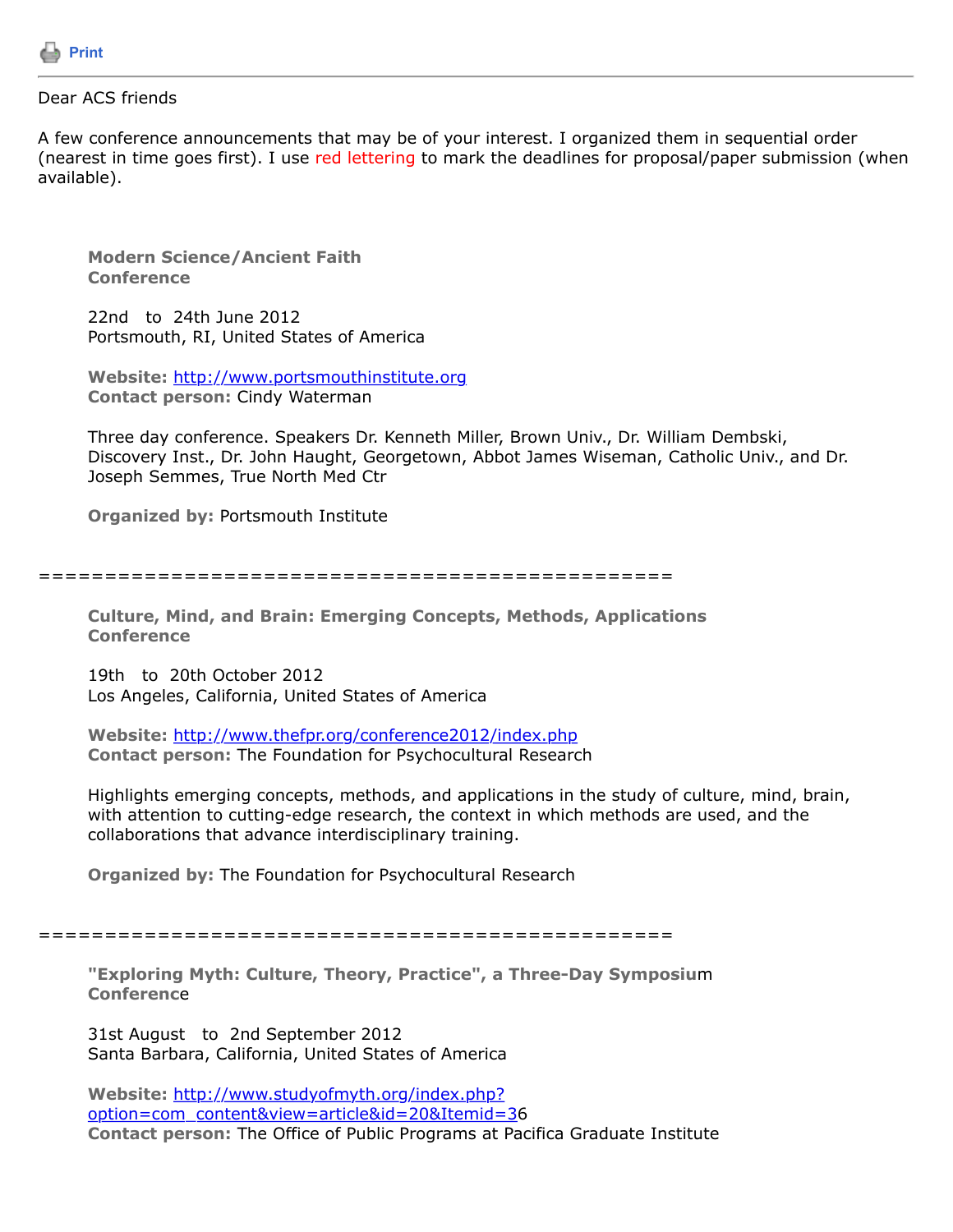The Symposium provides a space for active participation & community building for scholars of myth, dance, literature, philosophy, theology, politics, and culture studies, etc. Join us for roundtable discussions, keynote lectures, & event/performances

**Organized by:** Joseph Campbell Foundation, OPUS Archives and Research Center, and Pacifica Graduate Institute

================================================

**Religion and Gender: Identity, Conflict, and Power Conference**

8th to 10th November 2012 Monterey, California, United States of America

**Website:** <http://centre4conflictstudies.org/religionandgender/> **Contact person:** Quinn Van Valer-Campbell

The conference will highlight the complex relationships between religion and gender in a global context focusing on identity, conflict, and human agency in the shaping of both constructs in society.

**Organized by:** Centre for Conflict Studies

================================================

**The Production of Place Conference**

17th to 18th December 2012 London, United Kingdom

**Website:** <http://www.uel.ac.uk/tpop2012> **Contact person:** Juliet Sakyi-Ansah

We aim to question the challenges of global problems in relation to the production of place; how do we decide when to protect, adjust or transform? Themes include: global knowledge; 'making' and 'doing'; insecurity in and of places.

**Organized by:** University of East London **Deadline for abstracts/proposals:** 16th July 2012

================================================

**Third International Conference on Health, Wellness and Society Conference**

15th to 16th March 2013 Sao Paulo, Brazil

**Website:** <http://healthandsociety.com/conference-2013/> **Contact person:** Conference Producer

The Conference will address a range of critically important issues and themes relating to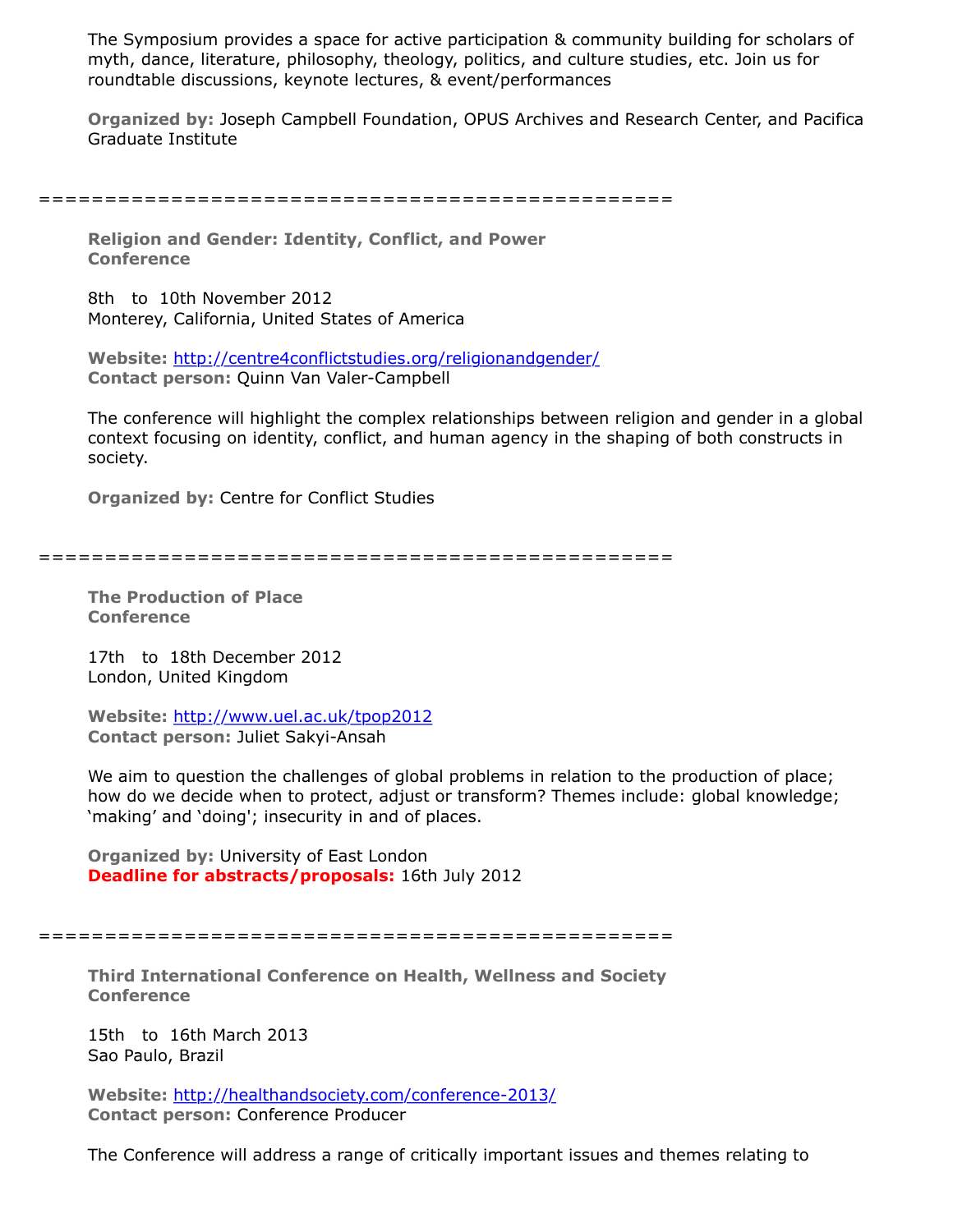Health, Wellness and Society. Plenary speakers include leading thinkers in these areas, as well as numerous paper, colloquium and workshops.

**Organized by:** Common Ground Publishing

================================================

**Alternative Modernisms: An International, Interdisciplinary Conference Conference**

16th to 18th May 2013 Cardiff University, United Kingdom

**Website:** <http://www.cardiff.ac.uk/encap/modernisms> **Contact person:** Emma West

This international, interdisciplinary conference aims to provide a common forum for the exploration of critically neglected modernist forms, movements and texts.

**Deadline for abstracts/proposals:** 31st October 2012

================================================

**The 9th International Conference on Psychiatry "Bridging the gap between Science, Culture and Clinical Psychiatry" Conference**

16th to 18th April 2013 Jeddah, United States of America

**Website:** http://www.jed.sghgroup.com.sa/index.php? [option=com\\_content&view=article&id=248&Itemid=42&lang=en](http://www.jed.sghgroup.com.sa/index.php?option=com_content&view=article&id=248&Itemid=42&lang=en) **Contact person:** Dr Mohamed Khaled

Recently there has been a growing awareness of the importance of relationship between Science, Culture and Clinical Psychiatry; thus this congress will highlight these important issues.

**Organized by:** Saudi German Hospital Jeddah **Deadline for abstracts/proposals:** 1st December 2012

================================================

**International Conference Buddhism & Australia 2013 Conference**

7th to 9th August 2013 Perth, WA, Australia

**Website:** [http://www.buddhismandaustralia.com](http://www.buddhismandaustralia.com/) **Contact person:** Marju Broder

The International Conference ?Buddhism & Australia 2013?will be held in 7 - 9th of August, 2013 in Perth, Western Australia.The conference acknowledges Buddhism in Austral-Asian